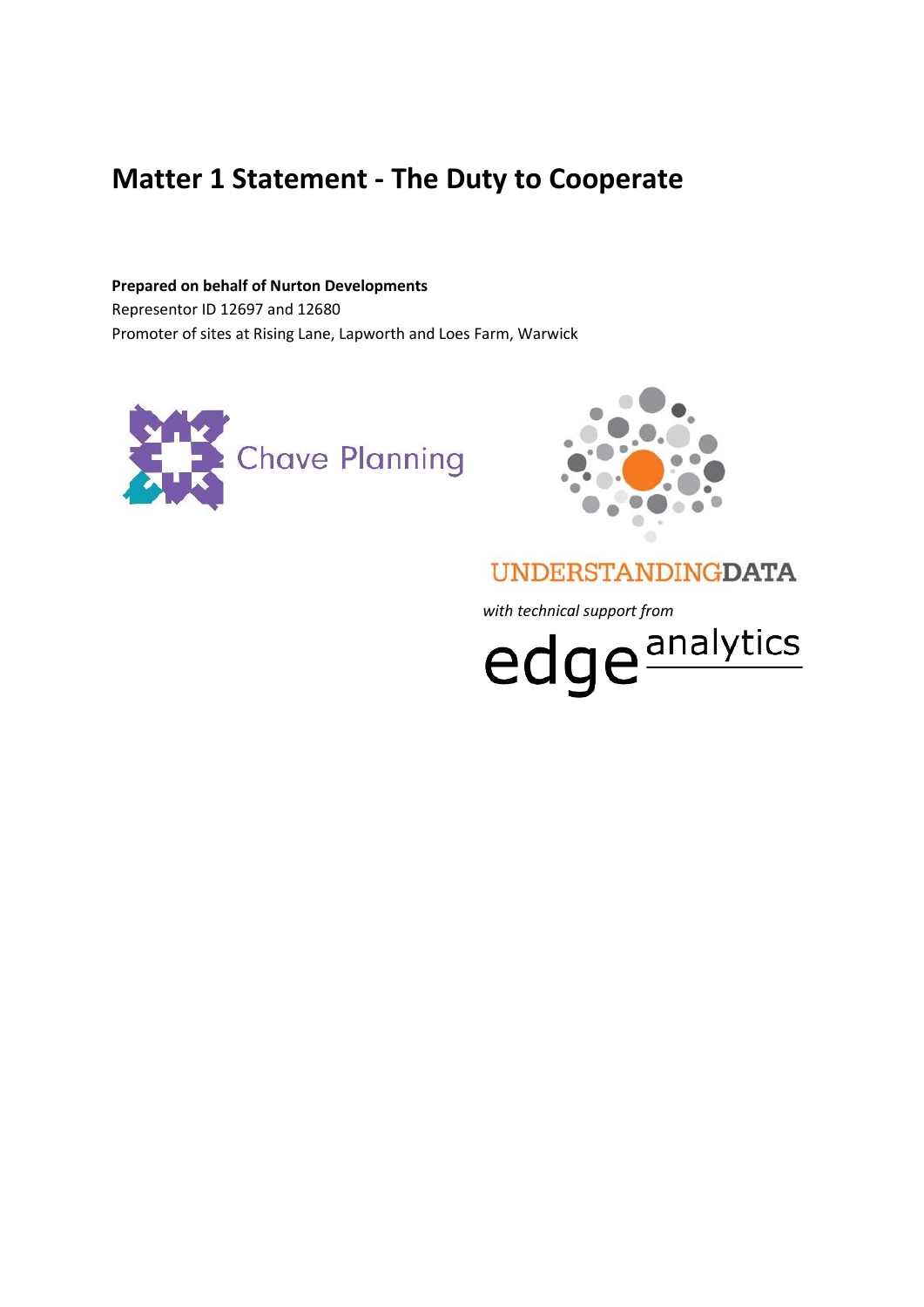*Issue: whether the Council has complied with the duty to co-operate in the preparation of the Local Plan.*

**1) What are the genuinely strategic matters as defined by S33A(4) of the Planning and Compulsory Purchase Act?**

1. No comment.

**2) Who are the relevant local authorities and prescribed bodies in terms of cooperating on these strategic matters during the preparation of the Local Plan?.** 

2. No comment.

**3) Is the Council's assessment of the extent of the Housing Market Area (HMA) correct? What is the evidence that supports this view? Is there evidence to support an alternative view of the extent of the HMA?**

- 3. The housing market area used seems a sensible solution. The NHPAU / CLG work on housing market areas recommended a gold and silver standard of HMAs across England. It is worth noting that the "gold standard" splits Stratford upon Avon between the Birmingham and Coventry SHMA. The silver standard shows a smaller Coventry HMA, with Nuneaton and Bedworth, Warwick and Rugby, while the whole of Stratford upon Avon and North Warwickshire are included in the larger Birmingham HMA.
- 4. These require some further consideration when addressing the issue of wider unmet need.

**4) What is the situation regarding commuting and migration patterns between authorities in the HMA? What are the interrelationships in terms of housing markets? In particular what are the relationships between Coventry and other authorities in terms of commuting, migration and housing markets?**

5. For Coventry the following visualisations from Nomisweb's Census pages, help explain the key relationships with neighbouring authorities, covering migration and travel to work.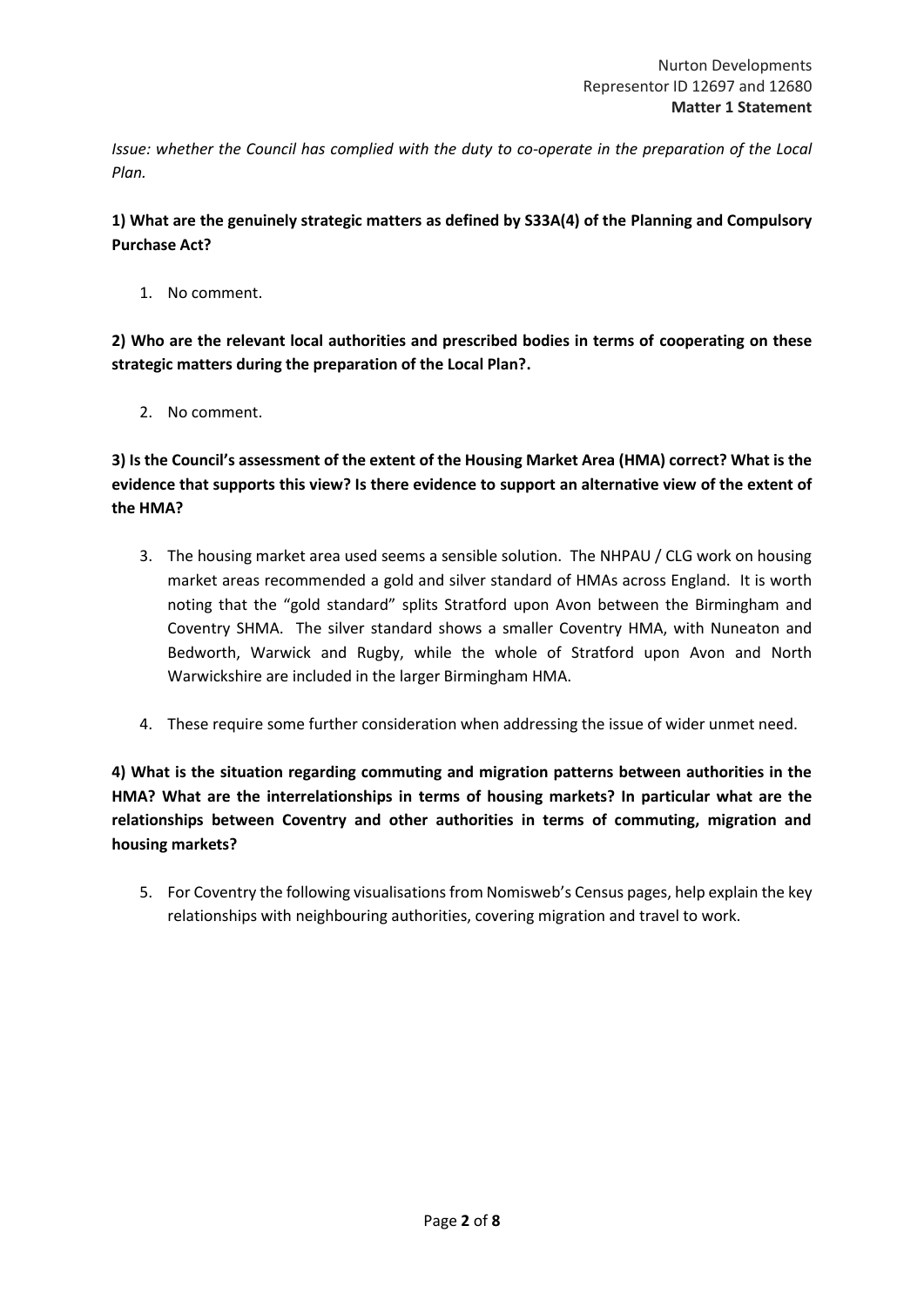

**Figure 1**

| <b>Local Authority</b><br>Sex<br>Age | $\overline{\phantom{a}}$<br>Coventry<br>$\overline{\mathbf{v}}$<br>All persons<br>$\overline{\mathbf{v}}$<br>Aged 1 and over                                |                                                                                                                           | Hover over an arrow bar to display information about migration with<br>that area.<br>Click an arrow bar to pin to the area.                             |
|--------------------------------------|-------------------------------------------------------------------------------------------------------------------------------------------------------------|---------------------------------------------------------------------------------------------------------------------------|---------------------------------------------------------------------------------------------------------------------------------------------------------|
| Top inflows                          |                                                                                                                                                             | All persons aged 1 and over                                                                                               | Top outflows                                                                                                                                            |
|                                      | Abroad (outside UK)<br>Warwick<br>Nuneaton and Bedworth<br>Birmingham<br><b>Rugby</b><br>Solihull<br>Leicester<br>Leeds<br>Northampton<br>Stratford-on-Avon | <b>Coventry</b><br>migration totals<br>20,926<br>Inflow<br>14,258<br>Outflow<br>6,668<br>Net change<br>26,566<br>Internal | Warwick<br>Nuneaton and Bedworth<br>Birmingham<br>Rugby<br>Solihull<br>Leicester<br>Stratford-on-Avon<br>Nottingham<br>North Warwickshire<br>Manchester |



#### **5) How do these interrelationships affect Warwick District specifically?**

6. The Census extract included below shows the strength of the relationship with Coventry. The influence of both Coventry and to a lesser extent Stratford is clear.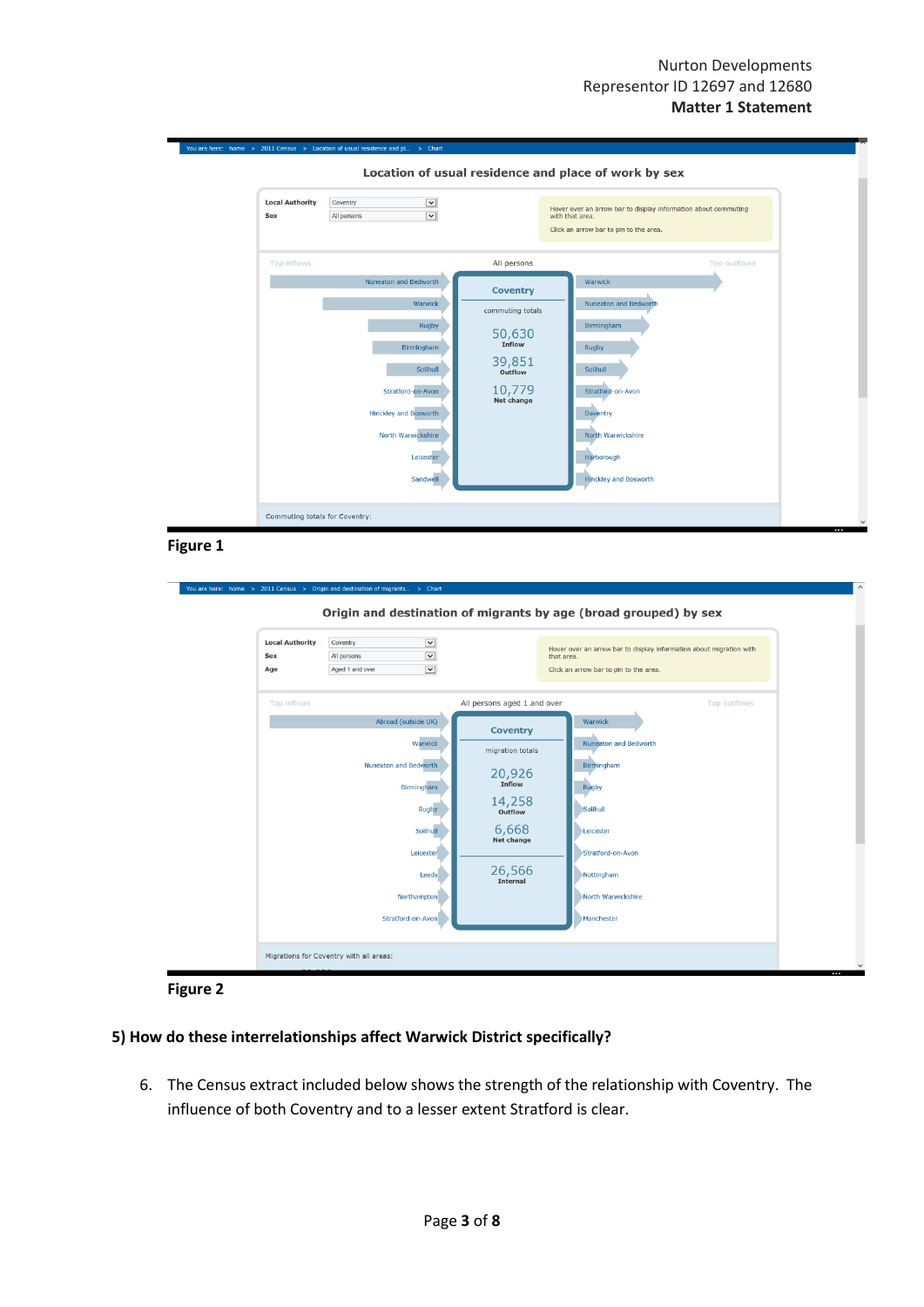| <b>Local Authority</b><br>Sex | $\vee$<br>Warwick<br>$\overline{\mathsf{v}}$<br>All persons                                                                                                                    |                                                                                                    | Hover over an arrow bar to display information about commuting<br>with that area.<br>Click an arrow bar to pin to the area.                                  |
|-------------------------------|--------------------------------------------------------------------------------------------------------------------------------------------------------------------------------|----------------------------------------------------------------------------------------------------|--------------------------------------------------------------------------------------------------------------------------------------------------------------|
| Top inflows                   |                                                                                                                                                                                | All persons                                                                                        | Top outflows                                                                                                                                                 |
|                               | Coventry<br>Stratford-on-Avon<br>Rugby<br>Solihull<br>Birmingham<br><b>Nuneaton and Bedworth</b><br><b>Hinckley and Bosworth</b><br>Redditch<br>Cherwell<br>North Warwickshire | <b>Warwick</b><br>commuting totals<br>33,760<br>Inflow<br>25,593<br>Outflow<br>8,167<br>Net change | Coventry<br>Stratford-on-Avon<br>Birmingham<br>Solihull<br>Rugby<br>Cherwell<br>Westminster, City of London<br>Nuneaton and Bedworth<br>Redditch<br>Daventry |



| Sex<br>Age  | $\overline{\mathbf{v}}$<br>Warwick<br>$\overline{\phantom{a}}$<br>All persons<br>$\overline{\mathbf{v}}$<br>Aged 1 and over                                |                                                                                                                          | Hover over an arrow bar to display information about migration with<br>that area.<br>Click an arrow bar to pin to the area.                                       |
|-------------|------------------------------------------------------------------------------------------------------------------------------------------------------------|--------------------------------------------------------------------------------------------------------------------------|-------------------------------------------------------------------------------------------------------------------------------------------------------------------|
| Top inflows |                                                                                                                                                            | All persons aged 1 and over                                                                                              | Top outflows                                                                                                                                                      |
|             | Coventry<br>Abroad (outside UK)<br>Stratford-on-Avon<br>Solihull<br>Birmingham<br>Rugby<br>Cherwell<br><b>Nuneaton and Bedworth</b><br>Oxford<br>Sheffield | <b>Warwick</b><br>migration totals<br>11,330<br>Inflow<br>$7,383$<br>outflow<br>3,947<br>Net change<br>9,345<br>Internal | Coventry<br><b>Stratford-on-Avon</b><br>Birmingham<br>Rugby<br>Solihull<br>Cornwall, Isles of Scilly<br>Sheffield<br>Nuneaton and Bedworth<br>Leeds<br>Nottingham |



**6) When did co-operation with other authorities on overall housing provision within the HMA begin?**

7. No comment.

**7) What form has co-operation taken? Has it been ongoing during the preparation of the Local Plan?**

8. No comment.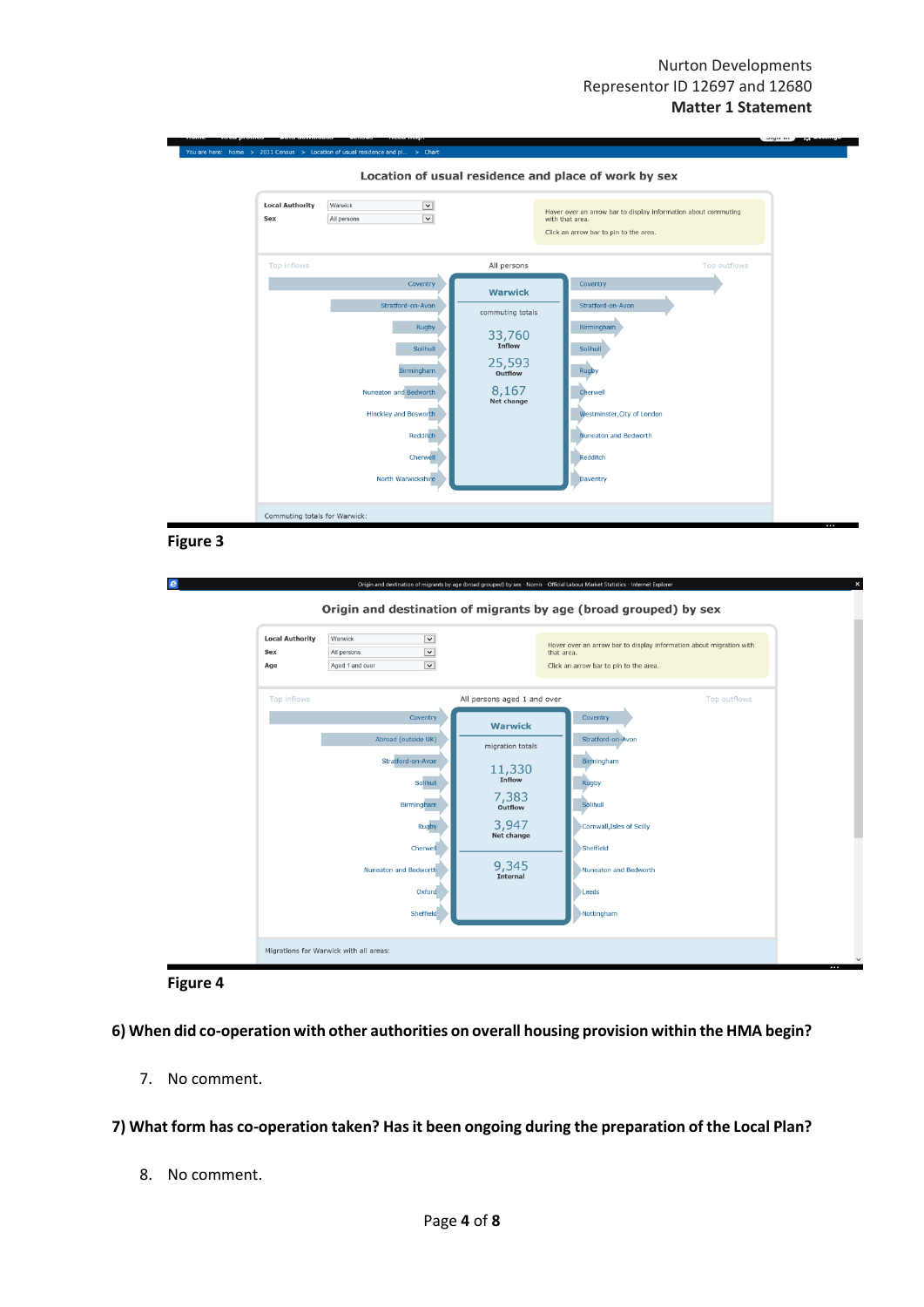## **8) To what extent is there agreement between the authorities in the HMA regarding the level of objectively assessed need for housing (OAN) for the HMA and individual authorities? Is this as set out in the 2014 SHMA Addendum?**

- 9. There is acknowledgment in the SHMA (HO04) but not enough of a response in the plan of the serious issues of unmet need from both outside the SHMA area (from the Birmingham area) and within it (Coventry).
- 10. There are flaws in the technical work of the SHMA, chiefly the use of the 2011 interim sub national population projections.

#### **9) What is the evidence that the level of need in individual authorities and the HMA as a whole will be met i.e. in terms of capacity assessments/SHLAAs/Green Belt studies etc.?**

11. There is no conclusive evidence that the level of need in individual authorities and the HMA as a whole will be met. Rather, the evidence points towards the level of need in Coventry (and therefore the HMA as a whole) not being met.

#### **10) Will there be unmet needs within the HMA? In particular will there be unmet needs in Coventry? If so, what is the scale of this unmet need?**

- 12. It is known that, on the basis of the 4,004 homes per annum sought to be achieved across the HMA, there is a shortfall of 234 houses per annum (4,680 in total between 2011-2031) arising from unmet need in Coventry (para 3.2, LP20).
- 13. Coventry City Council consulted on a 'New Coventry Local Development Plan (2011 2031) Delivering Sustainable Growth' in September 2014 (EXAM6). This set out at section 6 that the City Council can only accommodate 16,500 new homes within the existing urban area during this period. This is set against the needed figure of 23,600 (1,180 homes per annum) at para 3 of LP20, leaving a minimum of 7,100 homes to be found (355 homes per annum).
- 14. Adding together the potentially unmet needs from these two sources, it is known that 11,780 additional homes will have to be found either in Coventry's Green Belt, or outside its administrative boundaries, or in a combination of both. Given that Coventry City Council has stated that the Coventry Green Belt holds the potential for between 6,000 and 7,100 homes (Section 6, EXAM6) it is crystal clear that there will be significant unmet needs that should be accommodated elsewhere.

## **11) What are the issues as far as Warwick District is concerned in addressing unmet needs from other authorities i.e. Coventry?**

15. The issue seems to be that the work on the Warwick Local Plan has progressed to a degree that Warwick District Council is unwilling to delay the adoption of the Local Plan in order to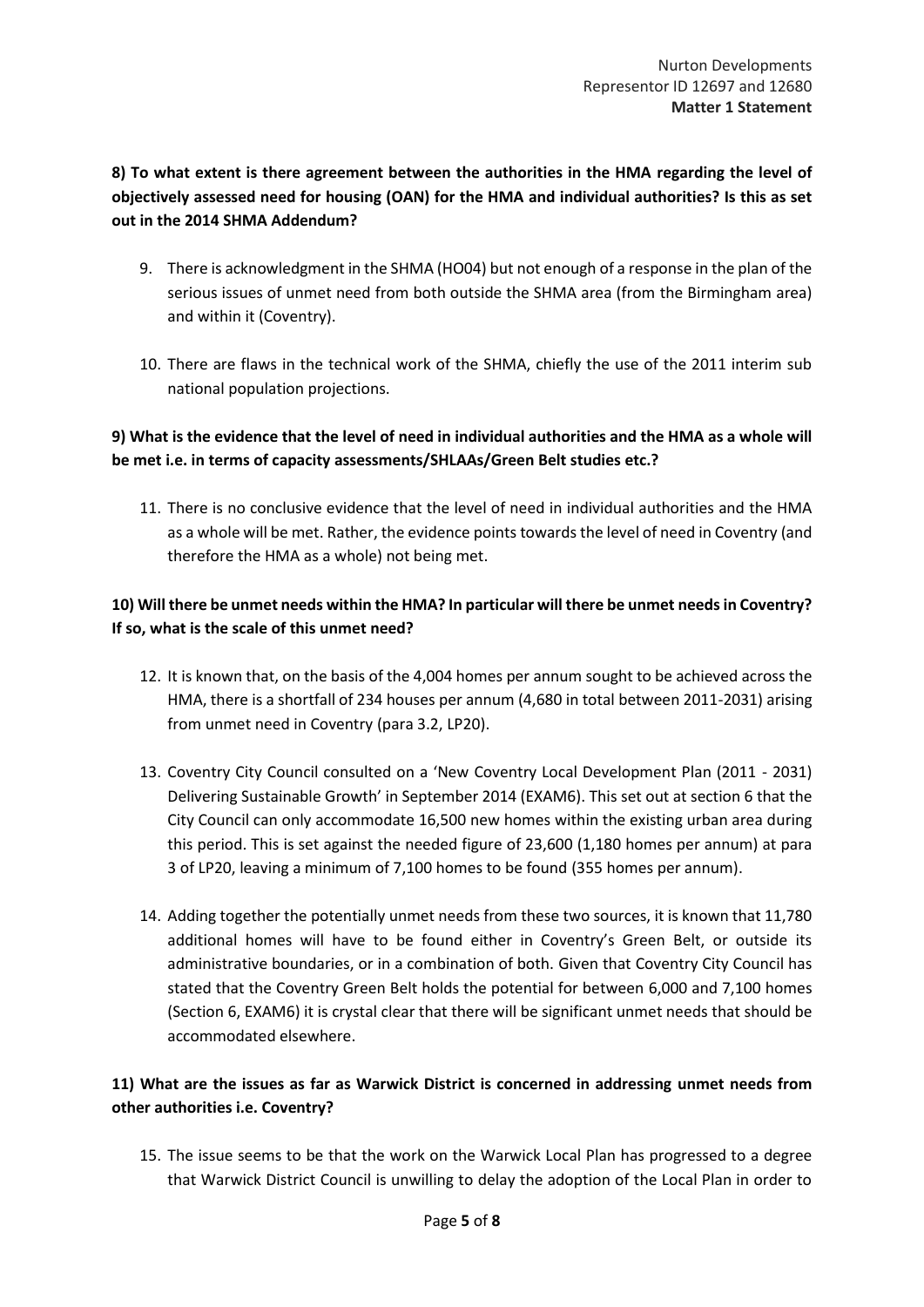address the identified, unmet need. In other regards, there is potential for the district to accommodate unmet need from Coventry.

## **12) What is the situation regarding housing needs beyond the HMA i.e. Greater Birmingham affecting the HMA? What form has co-operation with other relevant authorities taken? What has been the outcome?**

- 16. Following the examination into the Birmingham Development Plan (BDP) late last year, the Inspector drew interim conclusions that further work needed to be done to arrive at the OAN (para 20, EXAM7). Nevertheless, the assessment of OAN at that stage had identified a need for at the very least 89,000 new dwellings in Birmingham for the period 2011 – 31. The Birmingham Development Plan proposes 51,100 new homes in Birmingham between 2011 and 2031, leaving a substantial shortfall to be provided in neighbouring areas.
- 17. Para 4.6.1 of the Duty to Cooperate Statement (LP24) notes that there is a likelihood that at least some Councils within the Coventry and Warwickshire HMA will be approached to accommodate some growth from neighbouring housing market areas. It has therefore been agreed that any housing shortfall arising from outside the HMA will also be addressed using the approach agreed for the HMA.

#### **13) Has the issue of unmet need within the HMA or beyond been addressed and resolved?**

18. No, the issue of unmet need has not been fully addressed nor resolved. This will be explained further under Q14.

#### **14) How does the Local Plan deal with the issue? Is this an appropriate approach**?

19. Needs arising in Greater Birmingham have been considered in the recent examination of the Stratford upon Avon Core Strategy (CS). The Inspector concluded that, although various parties from the development sector argued that the unmet need from Birmingham arises now, the Inspector could not accept this claim when the respective Councils have yet to determine or agree the quantum of the shortfall to be met within Stratford (para 67, EXAM8). However this was in the context that the Council had put forward a reserve sites policy in order to address reservations that a review would not be capable of meeting the need at the point at which it was identified. The Inspector found that, at the point where the scale of the need crystallizes, the reserve sites policy would enable the Council to meet that need much earlier than a review. It would also be less resource intensive. Noting that the Birmingham Development Plan (BDP) is at a similar stage of preparation, the Inspector felt that it would appear to be counterproductive to proceed to adopt the CS only to have to move straight on to a review once the BDP has been adopted. He said that a reserve sites policy would better reflect paragraph 14 of the Framework, which says a plan should meet OAN with sufficient flexibility to adapt to rapid change.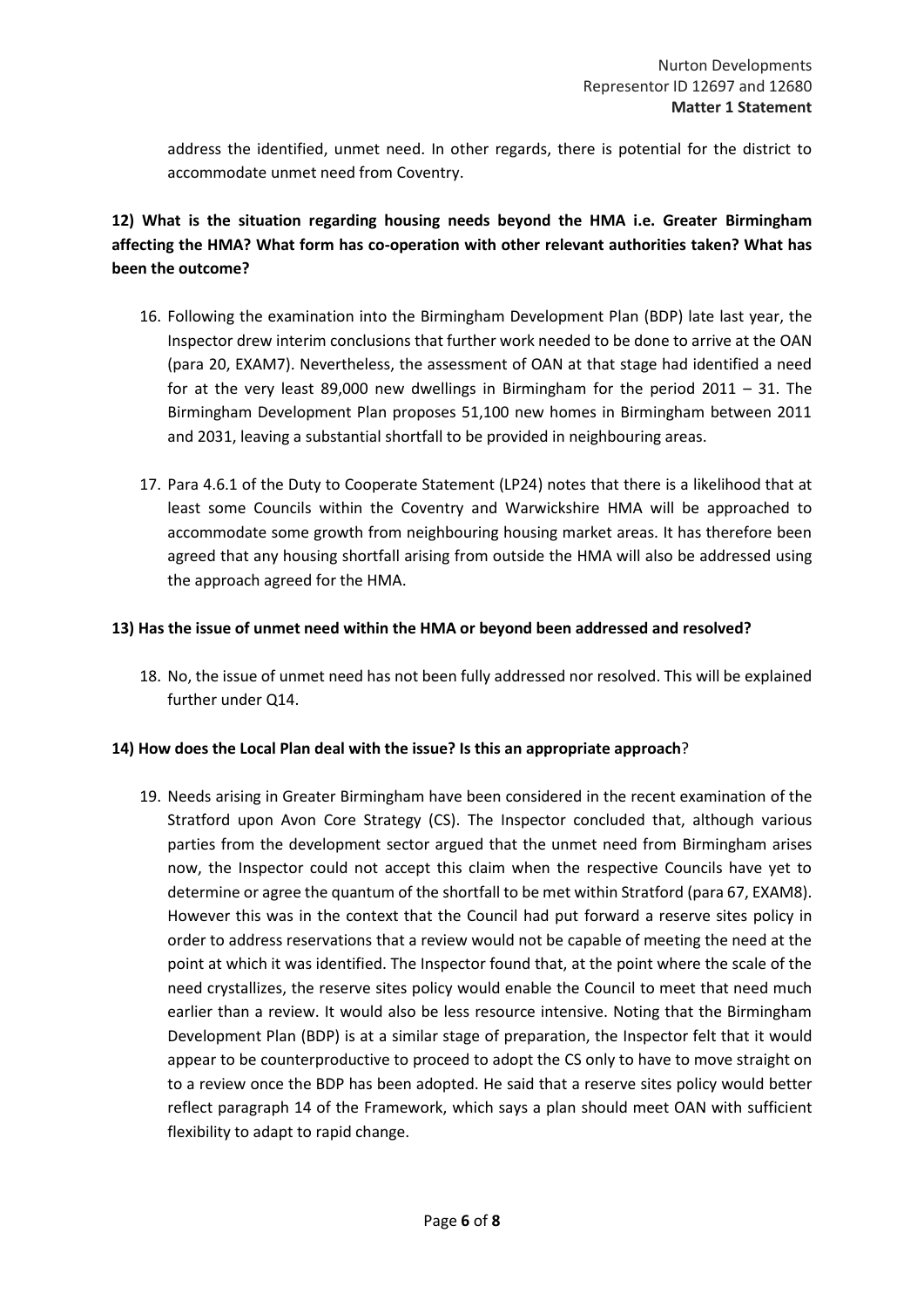- 20. The Inspector went on to find that Stratford DC had met the DtC (para 68). However this was clearly on the basis that the Council had included a reserve sites policy. No such policy is included in the submitted Warwick Local Plan.
- 21. The Warwick Local Plan proposes to deal with the issue of unmet need through arrangements set out under Policy DS20. Policy DS20 suggests that the Plan will be reviewed if housing need evidence (arising outside the District or as a result of changing conditions within the District) demonstrates that significant housing needs should be met within the District and cannot be adequately addressed without a review. However, given that this action is only triggered once the need is identified, the policy is not effective. The needs within and outside the HMA are extensive and have an immediate effect on what is required to be allocated in this Plan. This is not a situation where there is a very modest deficiency in the required provision which will arise only towards the end of the Plan period. Further, of significant importance, is that the Local Plan only plans for enough sites/development that meets what the Council suggests is their objectively assed need (a point that we disagree with in other Matters, and suggest is insufficient). The Plan should have accommodated headroom which could have been through policy or identified reserve sites for meeting future needs that could come forward and would be triggered by this new Policy if they had been incorporated into the Plan to begin with.
- 22. The similar situation in Stratford upon Avon District was only accepted by the Inspector on the basis that a reserve sites policy was included. An extract from this reserve sites policy is set out below for information:

'*the Site Allocations Plan will identify Reserve Housing Sites providing flexibility to ensure that the District can meet in full its agreed housing requirement (the share of the housing needs arising in Stratford-on-Avon District Council 17 SDC Consolidated Hearing Modifications the Coventry and Warwickshire Housing Market Area to 2031) and/or to respond to the need to meet housing need arising outside the Coventry and Warwickshire Housing Market Area (HMA). The location of any reserve sites will reflect the settlement pattern and maintain the overall balance of distribution of development set out in Policy CS.15. Reserve sites will have the capacity to deliver up to 10% of the total housing requirement to 2031. Reserve sites will be released in the following circumstances:* 

*‐ To bring forward alternative sites to respond to an identified shortfall in the amount of housing being delivered;* 

*‐ To contribute to meeting any identified additional need for housing in relation to a net growth in jobs at Jaguar Land Rover arising from development of the employment allocation at Gaydon Lighthorne Heath;* 

*‐ To contribute to meeting within the District any identified shortfall in housing across the Coventry and Warwickshire HMA as demonstrated through the agreed outcomes of ongoing joint working between the Coventry and Warwickshire local planning authorities;* 

*‐ To contribute to meeting any housing needs arising outside the Coventry and Warwickshire HMA that it is accepted through co-operation between the relevant councils as needing to be met within the HMA and most appropriately being met within the District.*